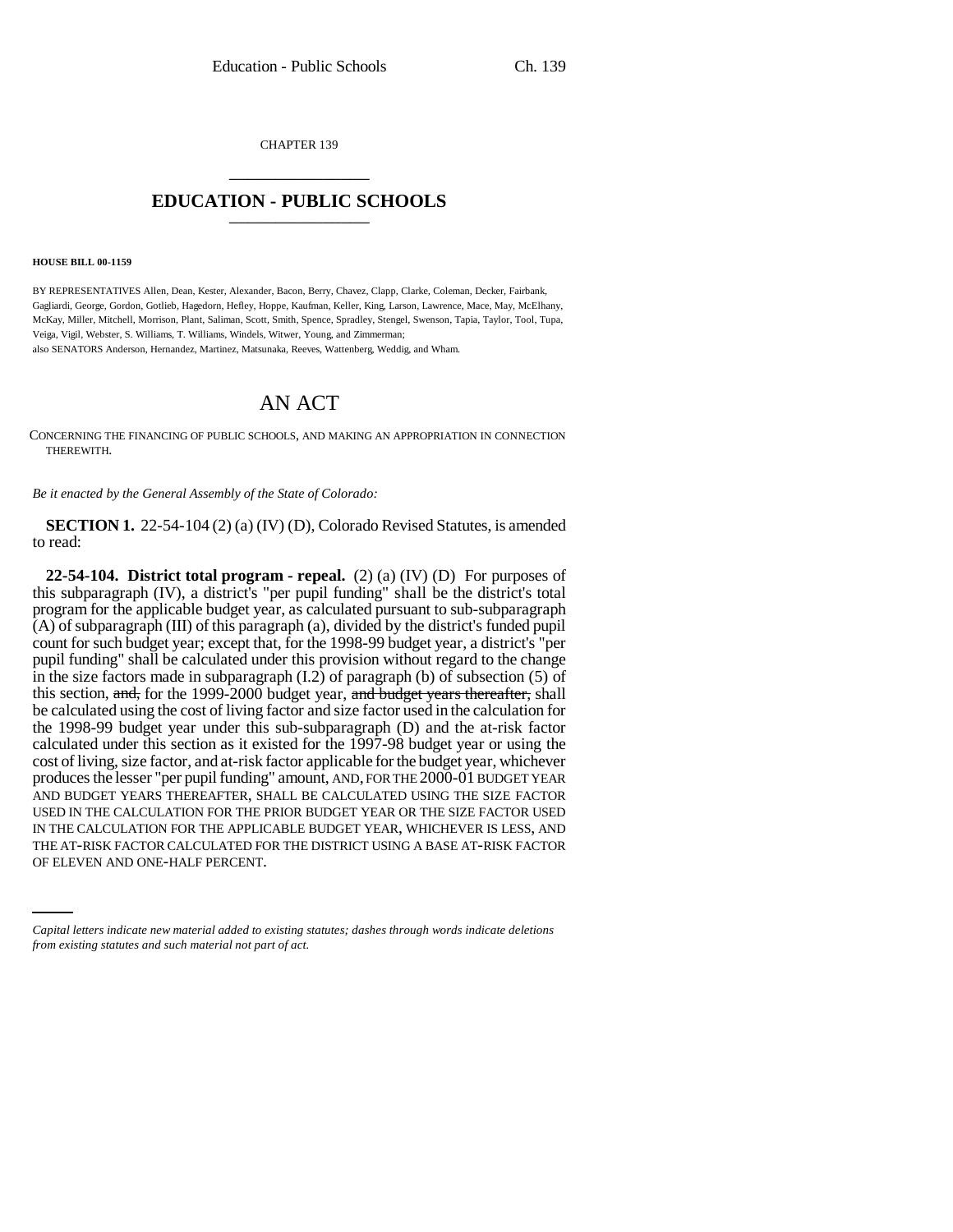**SECTION 2.** 22-54-104 (5) (a), Colorado Revised Statutes, is amended BY THE ADDITION OF A NEW SUBPARAGRAPH to read:

**22-54-104. District total program - repeal.** (5) For purposes of the formulas used in this section:

(a) (VII) FOR THE 2000-01 BUDGET YEAR, THE STATEWIDE BASE PER PUPIL FUNDING SHALL BE \$3,878 SUPPLEMENTED BY \$123.70 TO ACCOUNT FOR INFLATION.

**SECTION 3.** 22-54-104 (5) (b) (I.3) (A), Colorado Revised Statutes, is amended, and the said 22-54-104 (5) (b)  $(1.3)$  is further amended BY THE ADDITION OF A NEW SUB-SUBPARAGRAPH, to read:

**22-54-104. District total program - repeal.** (5) For purposes of the formulas used in this section:

(b)  $(I.3)$  (A) A district's size factor for the  $1999-2000$  budget year 1999-2000, 2000-01, and 2001-02 budget years thereafter shall be determined in accordance with the following formula:

| If the district's funded<br>pupil count is: | The district's<br>size factor shall be:                                                                |
|---------------------------------------------|--------------------------------------------------------------------------------------------------------|
| Less than 276                               | $1.5502 + (0.00376159 \text{ x} \text{ the})$<br>difference between the funded pupil<br>count and 276) |
| 276 or more but less than 459               | $1.2430 + (0.00167869 \text{ x}$ the<br>difference between the funded pupil<br>count and 459)          |
| 459 or more but less than 1,027             | $1.1260 + (0.00020599 \text{ x}$ the<br>difference between the funded pupil<br>count and $1,027$ )     |
| $1,027$ or more but less than 2,293         | $1.0578 + (0.00005387 \text{ x the})$<br>difference between the funded pupil<br>count and $2,293$ )    |
| 2,293 or more but less than $5,650$         | $1.0120 + (0.00001364 \text{ x}$ the<br>difference between the funded pupil<br>count and $5,650$       |
| 5,650 or more but less than 25,546          | 1.0120                                                                                                 |
| 25,546 or more but less than 32,193         | $1.0120 + (0.00000334 \text{ x}$ the<br>difference between the funded pupil<br>count and $25,546$      |
| 32,193 or more                              | 1.0342                                                                                                 |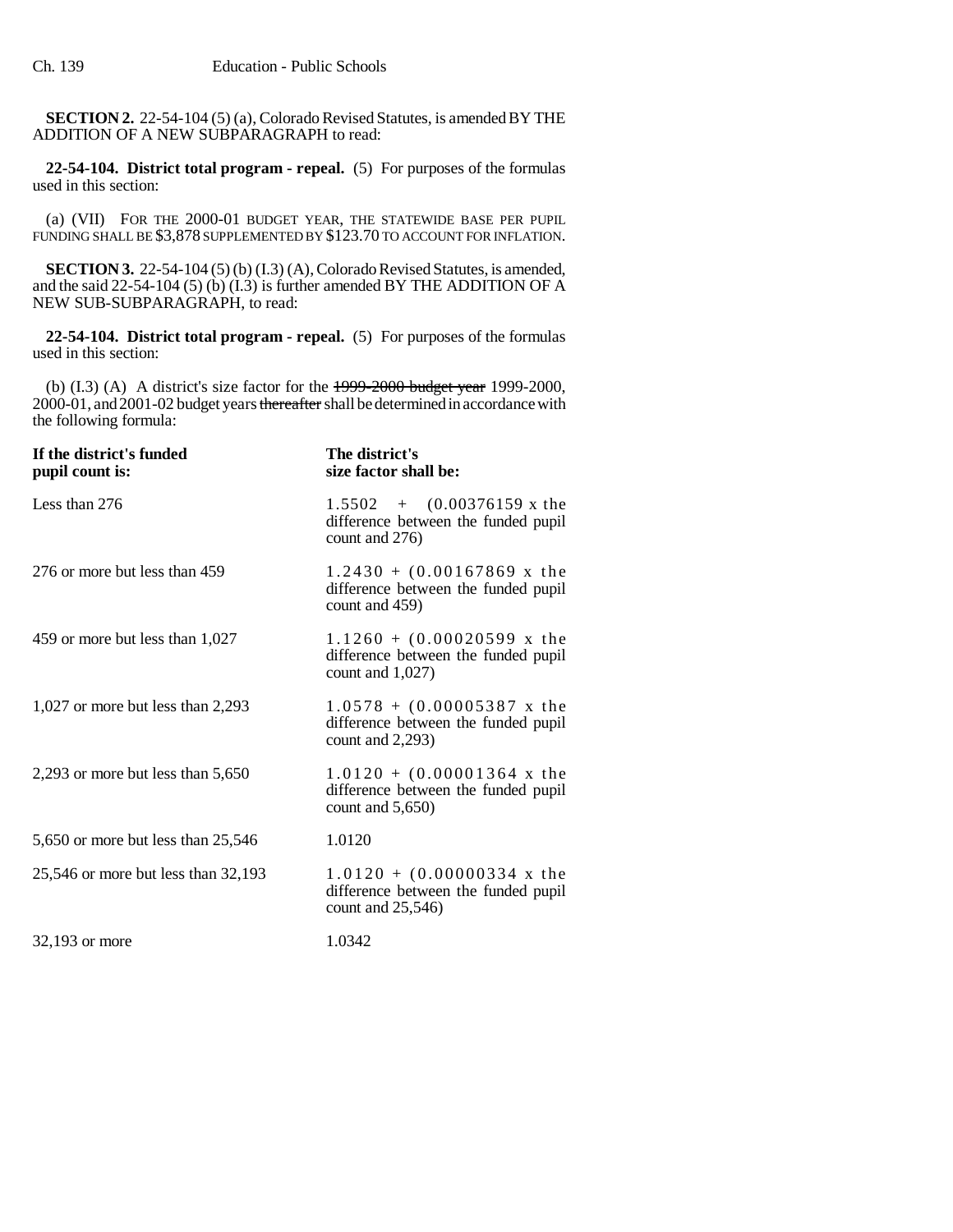(C) NOTWITHSTANDING THE PROVISIONS OF SUB-SUBPARAGRAPH (A) OF THIS SUBPARAGRAPH (I.3), NO DISTRICT SHALL HAVE A SIZE FACTOR OF LESS THAN 1.0194 FOR THE 2000-01 BUDGET YEAR AND A SIZE FACTOR OF LESS THAN 1.0268 FOR THE 2001-02 BUDGET YEAR.

**SECTION 4.** 22-54-104 (5) (b), Colorado Revised Statutes, is amended BY THE ADDITION OF A NEW SUBPARAGRAPH to read:

**22-54-104. District total program - repeal.** (5) For purposes of the formulas used in this section:

(b) (I.4) A DISTRICT'S SIZE FACTOR FOR THE 2002-03 BUDGET YEAR AND BUDGET YEARS THEREAFTER SHALL BE DETERMINED IN ACCORDANCE WITH THE FOLLOWING FORMULA:

| IF THE DISTRICT'S FUNDED<br><b>PUPIL COUNT IS:</b> | THE DISTRICT'S<br><b>SIZE FACTOR SHALL BE:</b>                                                              |
|----------------------------------------------------|-------------------------------------------------------------------------------------------------------------|
| LESS THAN 276                                      | $1.5502 + (0.00376159 \text{ X} \text{ THE})$<br>DIFFERENCE BETWEEN THE<br>FUNDED PUPIL COUNT AND 276)      |
| 276 OR MORE BUT LESS THAN 459                      | $1.2430 + (0.00167869 \text{ X} \text{ THE})$<br>DIFFERENCE BETWEEN THE FUNDED<br>PUPIL COUNT AND 459)      |
| 459 OR MORE BUT LESS THAN 1,027                    | $1.1260 + (0.00020599 \text{ X} \text{ THE})$<br>DIFFERENCE BETWEEN THE FUNDED<br>PUPIL COUNT AND 1,027)    |
| 1,027 OR MORE BUT LESS THAN 2,293                  | $1.0578 + (0.00005387 \text{ X} \text{ THE})$<br>DIFFERENCE BETWEEN THE<br>FUNDED PUPIL COUNT AND<br>2,293) |
| 2,293 OR MORE BUT LESS THAN 4,023                  | $1.0342 + (0.00001364 \text{ X} \text{ THE})$<br>DIFFERENCE BETWEEN THE FUNDED<br>PUPIL COUNT AND 4,023)    |
| 4,023 OR MORE                                      | 1.0342                                                                                                      |

**SECTION 5.** 22-54-104 (5) (c) (II) (B), Colorado Revised Statutes, is amended, and the said 22-54-104 (5) (c) (II) is further amended BY THE ADDITION OF A NEW SUB-SUBPARAGRAPH, to read:

**22-54-104. District total program - repeal.** (5) For purposes of the formulas used in this section:

(c) (II) (B) Except as provided in subparagraph (IV) of this paragraph (c), for the 1998-99 budget year and budget years thereafter AND 1999-2000 BUDGET YEARS, a district's cost of living factor shall be the greater of: The district's cost of living factor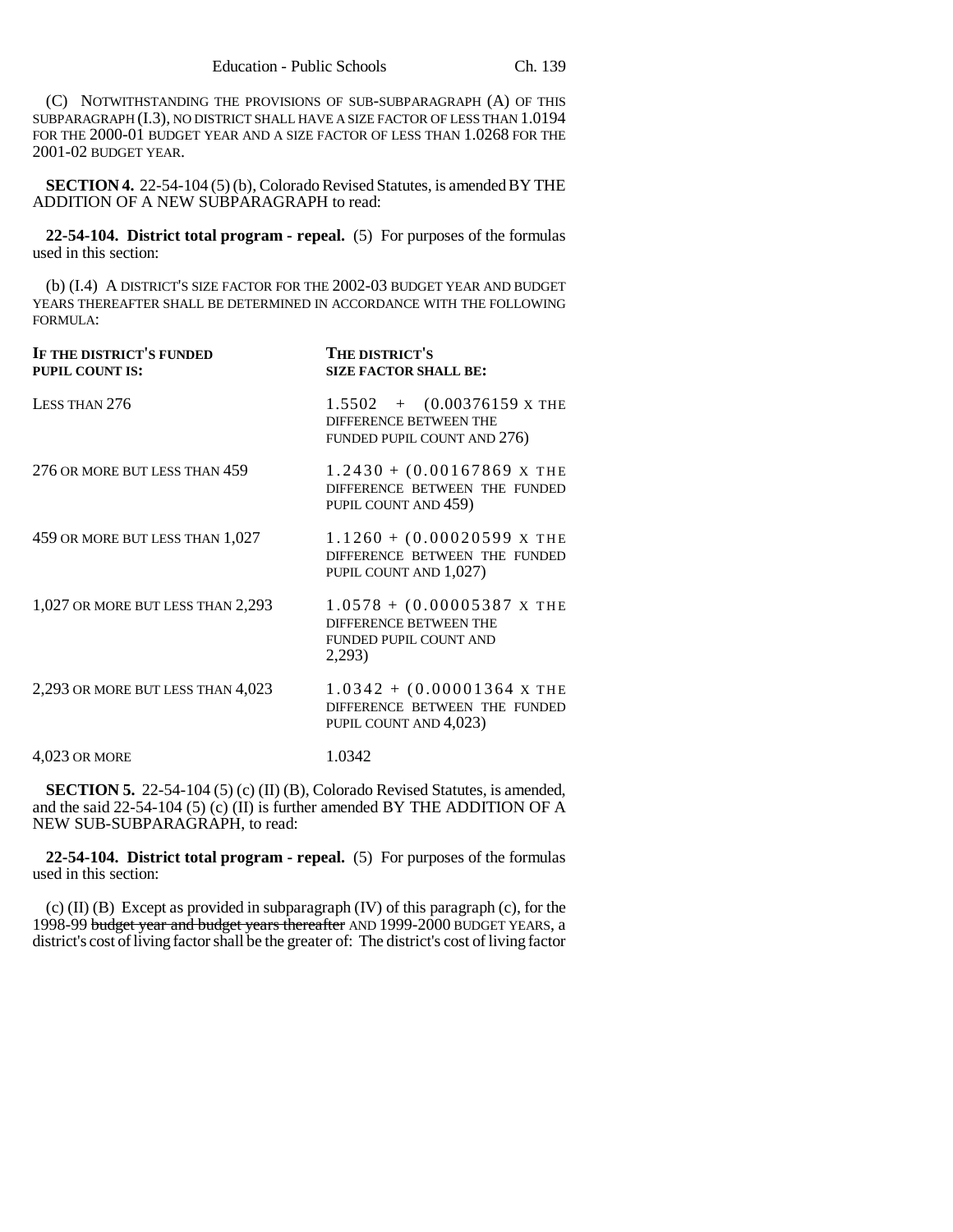for the prior budget year or the cost of living factor determined by dividing the percentage change in the district's cost of living amount from the previous cost of living study to the current cost of living study by the lowest positive percentage change in the cost of living amount of all districts in the state, dividing said amount by one thousand and rounding to the nearest one-thousandth of one percent, and adding the result obtained to the district's cost of living factor for the prior budget year.

(B.1) EXCEPT AS PROVIDED IN SUBPARAGRAPH (IV) OF THIS PARAGRAPH (c), FOR THE 2000-01 BUDGET YEAR AND BUDGET YEARS THEREAFTER, A DISTRICT'S COST OF LIVING FACTOR SHALL BE THE DISTRICT'S COST OF LIVING FACTOR FOR THE PRIOR BUDGET YEAR, BUT, IF THE PERCENTAGE CHANGE IN THE DISTRICT'S COST OF LIVING AMOUNT FROM THE PREVIOUS COST OF LIVING STUDY TO THE CURRENT COST OF LIVING STUDY IS GREATER THAN THE RATE OF INFLATION FOR THE MOST RECENT CALENDAR YEAR PRECEDING THE BUDGET YEAR IN WHICH THE COST OF LIVING FACTOR IS TO TAKE EFFECT, A DISTRICT'S COST OF LIVING FACTOR SHALL BE DETERMINED BY DIVIDING THE PERCENTAGE CHANGE IN THE DISTRICT'S COST OF LIVING AMOUNT FROM THE PREVIOUS COST OF LIVING STUDY TO THE CURRENT COST OF LIVING STUDY BY THE RATE OF INFLATION FOR THE CALENDAR YEAR PRECEDING THE BUDGET YEAR IN WHICH THE COST OF LIVING FACTOR IS TO TAKE EFFECT, DIVIDING SAID AMOUNT BY ONE THOUSAND AND ROUNDING TO THE NEAREST ONE-THOUSANDTH OF ONE PERCENT, AND ADDING THE RESULT OBTAINED TO THE DISTRICT'S COST OF LIVING FACTOR FOR THE PRIOR BUDGET YEAR. FOR PURPOSES OF THIS SUB-SUBPARAGRAPH (B.1), "THE RATE OF INFLATION" MEANS THE PERCENTAGE CHANGE IN THE CONSUMER PRICE INDEX FOR THE DENVER-BOULDER CONSOLIDATED METROPOLITAN STATISTICAL AREA FOR ALL URBAN CONSUMERS, ALL GOODS, AS PUBLISHED BY THE UNITED STATES DEPARTMENT OF LABOR, BUREAU OF LABOR STATISTICS, OR ITS SUCCESSOR INDEX.

**SECTION 6.** 22-54-104 (5) (f), Colorado Revised Statutes, is amended to read:

**22-54-104. District total program - repeal.** (5) For purposes of the formulas used in this section:

(f) (I) If the district percentage of at-risk pupils is greater than the statewide average percentage of at-risk pupils and the district's funded pupil count is greater than four hundred fifty-nine BUT NOT IN EXCESS OF FIFTY THOUSAND, the district's at-risk factor shall be 11.5% plus a 0.30 percentage point for each percentage point that the district percentage of at-risk pupils exceeds the statewide average percentage of at-risk pupils; except that no district's at-risk factor shall exceed 30%.

(II) IF THE DISTRICT PERCENTAGE OF AT-RISK PUPILS IS GREATER THAN THE STATEWIDE AVERAGE PERCENTAGE OF AT-RISK PUPILS AND THE DISTRICT'S FUNDED PUPIL COUNT IS GREATER THAN FIFTY THOUSAND, THE DISTRICT'S AT-RISK FACTOR SHALL BE 11.5% PLUS A 0.34 PERCENTAGE POINT FOR EACH PERCENTAGE POINT THAT THE DISTRICT PERCENTAGE OF AT-RISK PUPILS EXCEEDS THE STATEWIDE AVERAGE PERCENTAGE OF AT-RISK PUPILS; EXCEPT THAT NO DISTRICT'S AT-RISK FACTOR SHALL EXCEED 30%.

**SECTION 7.** 22-54-106 (5), Colorado Revised Statutes, is amended to read: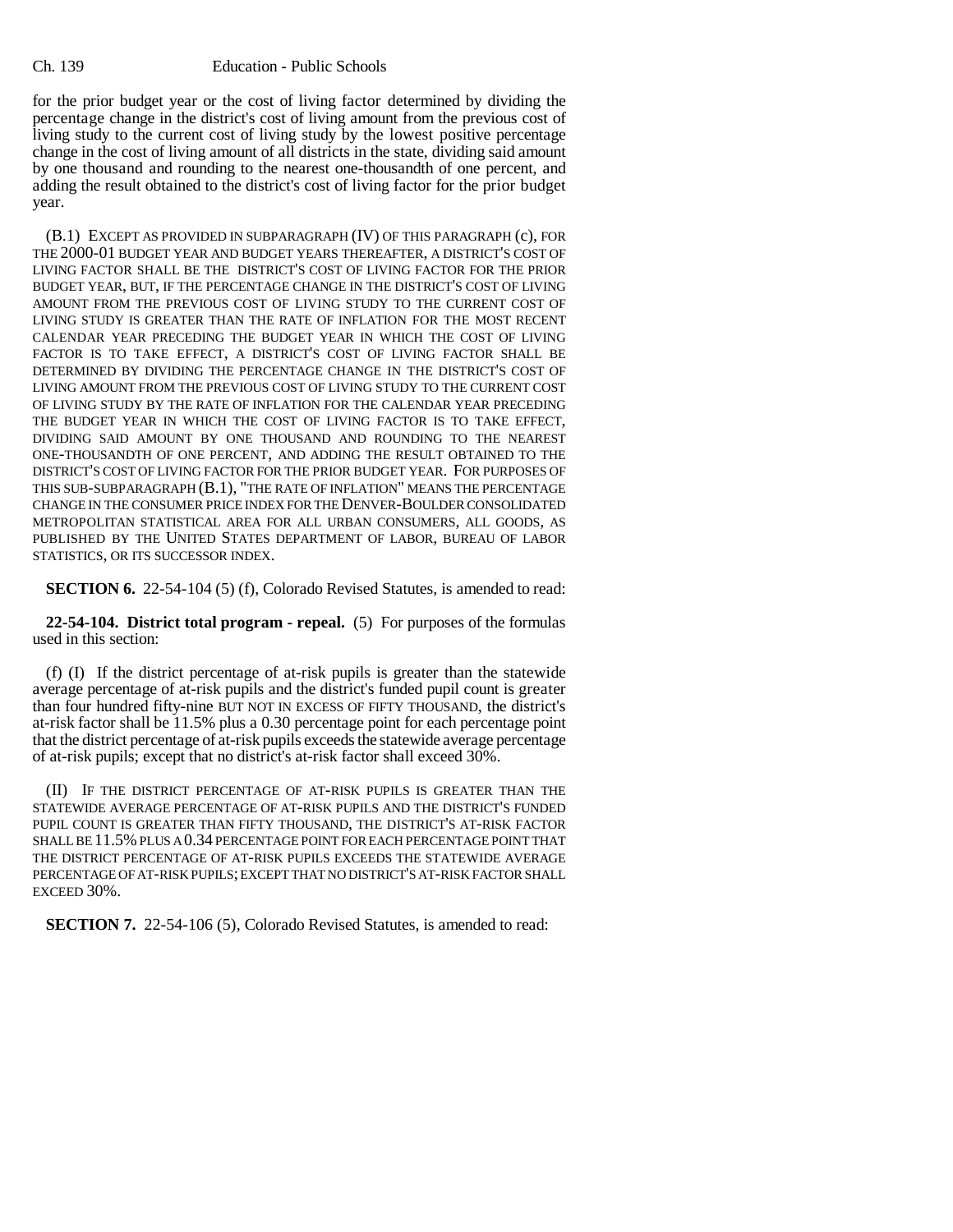**22-54-106. Local and state shares of district total program.** (5) (a) Except as otherwise provided in sections 22-54-107 and 22-54-108, no district may certify a levy for its general fund in excess of that authorized by this section.

(b) NO DISTRICT IS AUTHORIZED TO SEEK VOTER APPROVAL TO IMPOSE ADDITIONAL MILL LEVIES FOR ITS GENERAL FUND IN EXCESS OF THAT AUTHORIZED BY THIS SECTION AND SECTIONS 22-54-107 AND 22-54-108.THEREFORE, VOTER APPROVAL OBTAINED BY ANY DISTRICT IN ORDER TO BE CAPABLE OF RECEIVING ADDITIONAL REVENUES WITHIN THE LIMITATIONS ON THE DISTRICT'S FISCAL YEAR SPENDING FOR ANY BUDGET YEAR UNDER SECTION 20 OF ARTICLE X OF THE STATE CONSTITUTION DOES NOT CONSTITUTE VOTER APPROVAL FOR SUCH DISTRICT TO CERTIFY A LEVY FOR ITS GENERAL FUND IN EXCESS OF THAT AUTHORIZED BY THIS SECTION AND SECTIONS 22-54-107 AND 22-54-108.

**SECTION 8.** Article 20 of title 22, Colorado Revised Statutes, is amended BY THE ADDITION OF A NEW SECTION to read:

**22-20-117. Study of funding education programs for children with disabilities - report to the general assembly - repeal.** (1) THE DEPARTMENT SHALL CONDUCT A STUDY OF FUNDING EDUCATION PROGRAMS FOR CHILDREN WITH DISABILITIES. THE STUDY SHALL INCLUDE, BUT IS NOT LIMITED TO, AN EXAMINATION AND EVALUATION OF:

(a) CRITERIA FOR EFFECTIVE SYSTEMS OF FUNDING EDUCATION PROGRAMS FOR CHILDREN WITH DISABILITIES;

(b) THE NEEDS OF SCHOOL DISTRICTS IN COLORADO FOR EDUCATION PROGRAMS FOR CHILDREN WITH DISABILITIES AS REFLECTED BY THE CHARACTERISTICS OF THE PUPILS SERVED BY SUCH SCHOOL DISTRICTS AND THE DIFFERENCES IN THE ABILITY OF SCHOOL DISTRICTS IN COLORADO TO PAY THEIR SHARE OF COSTS FOR EDUCATION PROGRAMS FOR CHILDREN WITH DISABILITIES;

(c) THE CURRENT SYSTEM OF FUNDING EDUCATION PROGRAMS FOR CHILDREN WITH DISABILITIES THROUGH THE "EXCEPTIONAL CHILDREN'S EDUCATIONAL ACT" AND THE "PUBLIC SCHOOL FINANCE ACT OF 1994", ARTICLE 54 OF THIS TITLE;

(d) THE SYSTEM OF FUNDING EDUCATION PROGRAMS FOR CHILDREN WITH DISABILITIES UTILIZED BY OTHER STATES.

(2) THE DEPARTMENT SHALL SUBMIT ITS FINDINGS AND ITS RECOMMENDATIONS, IF ANY, FOR LEGISLATION TO IMPROVE THE SYSTEM IN COLORADO OF FUNDING EDUCATION PROGRAMS FOR CHILDREN WITH DISABILITIES IN A REPORT SUBMITTED TO THE GENERAL ASSEMBLY NO LATER THAN OCTOBER 1, 2000.

(3) THIS SECTION IS REPEALED, EFFECTIVE JANUARY 1, 2001.

**SECTION 9.** 22-20-114 (1), Colorado Revised Statutes, is amended BY THE ADDITION OF A NEW PARAGRAPH, to read:

**22-20-114. Funding of programs.** (1) (b.8) (I) FOR THE 2000-01 BUDGET YEAR AND EACH BUDGET YEAR THEREAFTER, IN ADDITION TO ANY OTHER MONEYS RECEIVED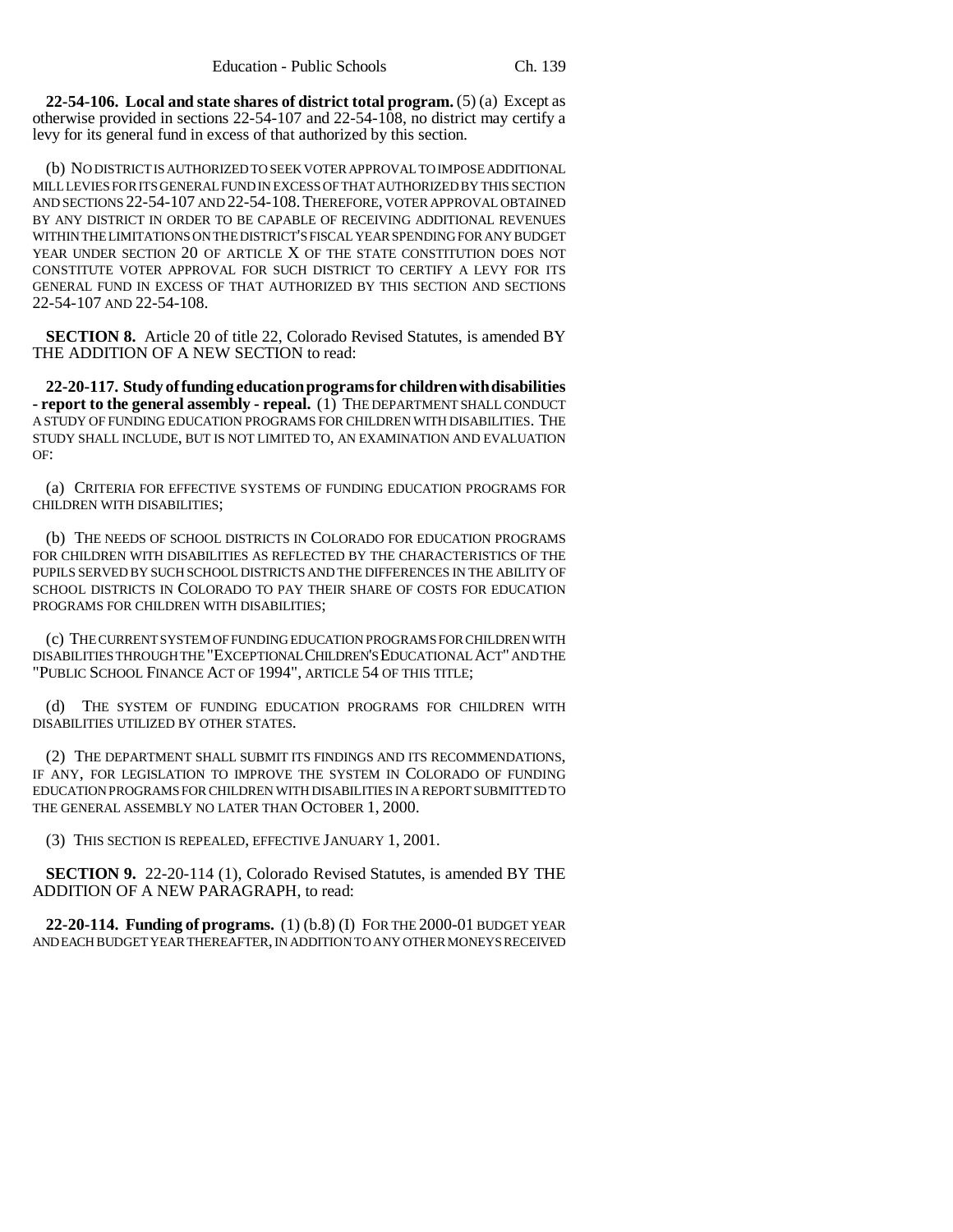PURSUANT TO THIS SUBSECTION (1), FIVE HUNDRED THOUSAND DOLLARS SHALL BE DISTRIBUTED TO ADMINISTRATIVE UNITS THAT HAVE CHILDREN WITH DISABILITIES:

(A) FOR WHOM TUITION IS PAID BY THE ADMINISTRATIVE UNITS FOR SUCH CHILDREN TO RECEIVE EDUCATIONAL SERVICES AT FACILITIES APPROVED BY THE STATE BOARD PURSUANT TO SECTION 22-2-107 (1) (p) AND

(B) FOR WHOM PARENTAL RIGHTS HAVE BEEN RELINQUISHED BY THE PARENTS OR TERMINATED BY A COURT, THE PARENTS OF WHOM ARE INCARCERATED, THE PARENTS OF WHOM CANNOT BE LOCATED, THE PARENTS OF WHOM RESIDE OUT OF THE STATE BUT THE DEPARTMENT OF HUMAN SERVICES HAS PLACED SUCH CHILDREN WITHIN THE ADMINISTRATIVE UNIT, OR WHO ARE LEGALLY EMANCIPATED.

(II) SAID MONEYS SHALL BE DISTRIBUTED IN EACH BUDGET YEAR TO ADMINISTRATIVE UNITS BASED UPON EACH ADMINISTRATIVE UNIT'S SHARE OF THE AGGREGATE NUMBER OF CHILDREN WITH DISABILITIES WHO ARE SPECIFIED IN SUBPARAGRAPH (I) OF THIS PARAGRAPH (b.8); EXCEPT THAT NO ADMINISTRATIVE UNIT SHALL RECEIVE AN AMOUNT THAT EXCEEDS THE AGGREGATE AMOUNT OF TUITION PAID BY THAT ADMINISTRATIVE UNIT FOR SUCH SPECIFIED CHILDREN WITH DISABILITIES TO RECEIVE EDUCATIONAL SERVICES AT FACILITIES APPROVED BY THE STATE BOARD PURSUANT TO SECTION 22-2-107 (1) (p) DURING THE IMMEDIATELY PRECEDING BUDGET YEAR. FOR PURPOSES OF THIS PARAGRAPH (b.8), THE NUMBER OF CHILDREN WITH DISABILITIES THAT ARE SPECIFIED IN SUBPARAGRAPH (I) OF THIS PARAGRAPH (b.8) SHALL BE BASED UPON THE COUNT TAKEN IN DECEMBER OF THE IMMEDIATELY PRECEDING BUDGET YEAR.

**SECTION 10.** 24-75-102, Colorado Revised Statutes, is amended BY THE ADDITION OF A NEW SUBSECTION to read:

**24-75-102. Appropriations expended, when - balance.** (3) ANY MONEYS APPROPRIATED TO ALL DEPARTMENTS OF STATE GOVERNMENT FOR THE 1999-2000 FISCAL YEAR THAT WOULD OTHERWISE REVERT TO THE GENERAL FUND PURSUANT TO SUBSECTION (1) OF THIS SECTION SHALL BE TRANSFERRED BY THE STATE TREASURER TO THE STATE PUBLIC SCHOOL FUND CREATED IN SECTION 22-54-114,C.R.S.; EXCEPT THAT THE AMOUNT TRANSFERRED SHALL NOT EXCEED TWO MILLION DOLLARS. THIS SUBSECTION (3) IS REPEALED, EFFECTIVE SEPTEMBER 1, 2000.

**SECTION 11. Appropriation - adjustments to the 2000 long bill.** (1) In addition to any other appropriation, there is hereby appropriated, out of any moneys in the state public school fund created in section 22-54-114, Colorado Revised Statutes, not otherwise appropriated, to the department of education, public school finance, for the state share of districts' total program funding, for the fiscal year beginning July 1, 2000, the sum of eight million nine hundred sixty-three thousand eight hundred thirty-two dollars (\$8,963,832), or so much thereof as may be necessary, for the implementation of this act.

(2) In addition to any other appropriation, there is hereby appropriated, out of any moneys in the general fund not otherwise appropriated, to the department of education for the purpose of conducting a study of funding education programs for children with disabilities pursuant to section 22-20-117, Colorado Revised Statutes, for the fiscal year beginning July 1, 2000, the sum of fifty thousand dollars (\$50,000), or so much